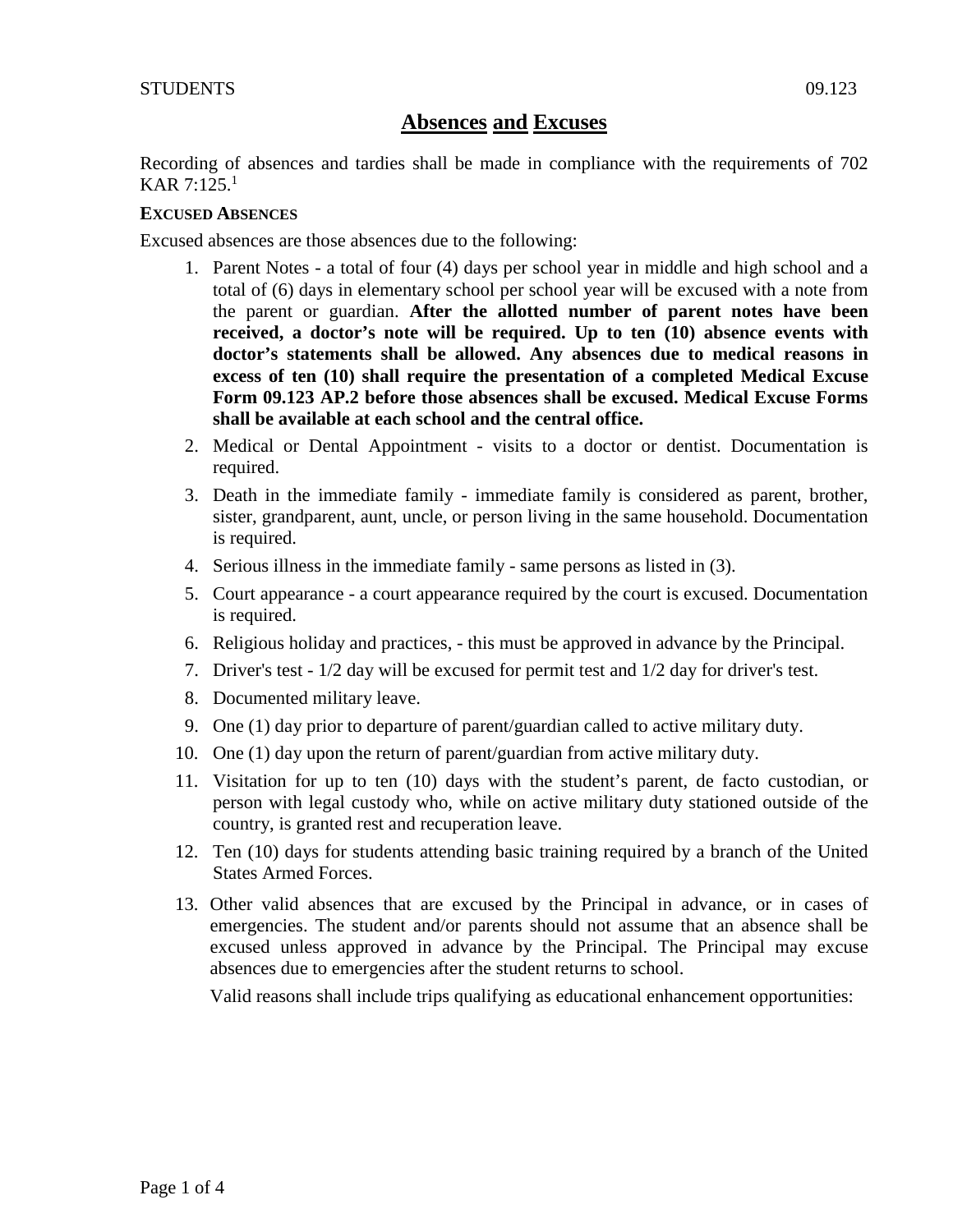### **Absences and Excuses**

#### **EXCUSED ABSENCES (CONTINUED)**

Students shall be granted an excused absence for up to ten (10) school days to pursue an educational enhancement opportunity determined by the Principal to be of significant educational value. This opportunity may include, but not be limited to, participation in an educational foreign exchange program or an intensive instructional, experiential, or performance program in one (1) of the core curriculum subjects of English, science, mathematics, social studies, foreign language, and the arts.

Unless the Principal determines that extenuating circumstances exist, requests for date(s) falling within State or District testing periods shall not be granted.

The Principal's determination may be appealed to the Superintendent/designee whose decision may then be appealed to the Board under its grievance policy and procedures.

Students receiving an excused absence under this section shall have the opportunity to make up school work missed and shall not have their class grades adversely affected for lack of class attendance or class participation due to the excused absence.

A student with an excused absence will:

- A. Secure an excused admit slip from the office when returning to school (high school and middle school only). A written note signed by the parent or other proof must be presented to the Principal (teacher) or appointed representative within two (2) days of returning to school.
- B. Present the excused absence note to each teacher of a class missed and make arrangements to make up assignments.
- C. Complete all make-up assignments in the same number of days missed plus one (1).

#### **UNEXCUSED ABSENCES**

Unexcused absences are those that do not fit any of the excused absences categories. A student with an unexcused absence will:

- A. Secure an unexcused admit slip from the office (high school and middle school only).
- B. Present the note to each of his/her teachers.
- C. *Not* be allowed to make up assignments missed during the unexcused absence, unless assigned to do academic make-up of work during Academic Make-up School (high school and middle school only), but will be allowed to make up tests and major projects (high school and middle school only).
- D. Have the same number of school days, plus one (1), as the length of absence to complete all make-up tests. Teachers are encouraged to provide for tests to be made up after school or during Academic Make-up School (high school and middle school only).
- E. *Not* be allowed to participate in any extracurricular school activities until present for a complete day of school.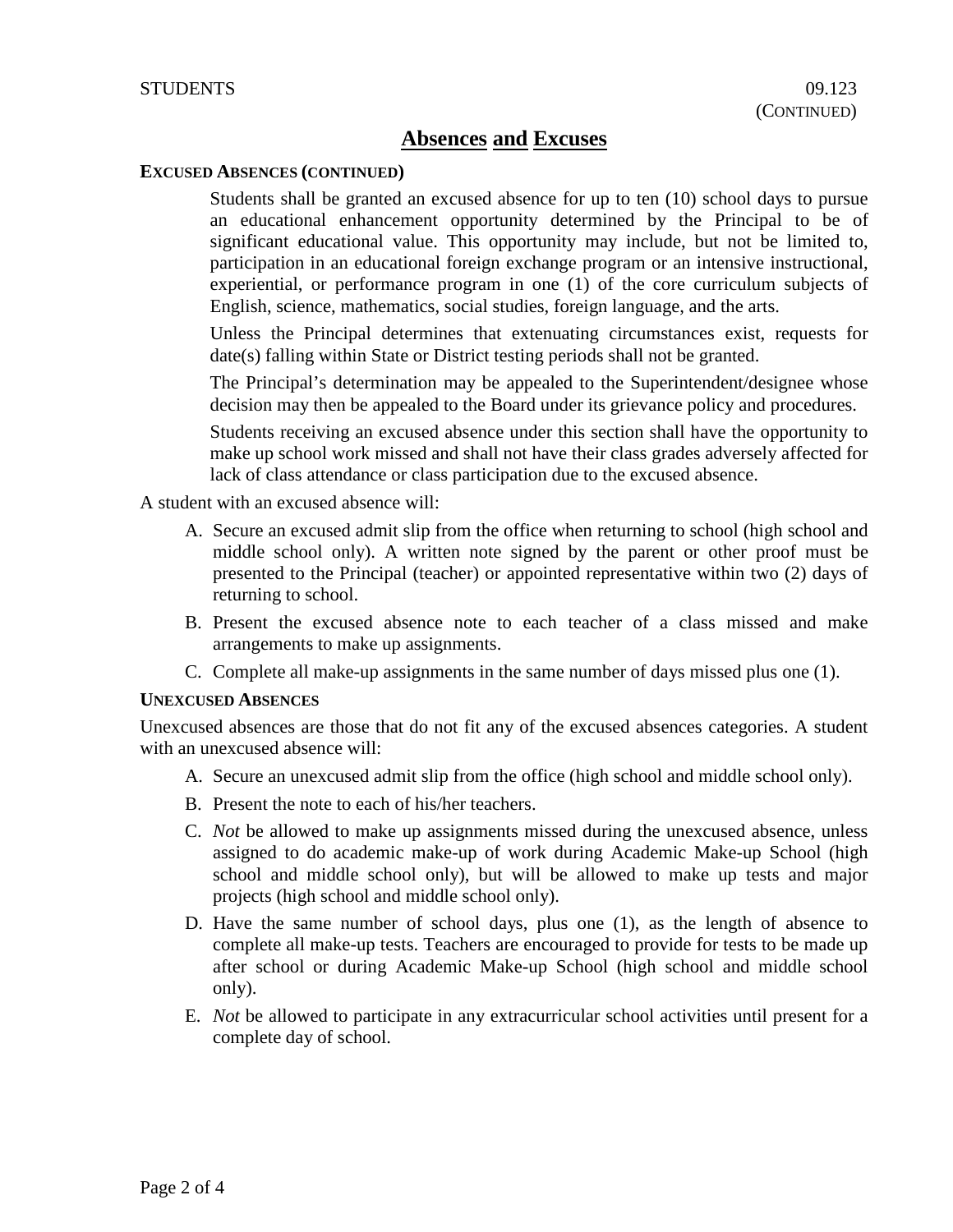# **Absences and Excuses**

#### **LOSS OF PRIVILEGES**

High school students who accumulate ten (10) or more unexcused absences during a school year shall be subject to losing the privilege of driving to school and parking on school grounds.

#### **TRUANCY**

Truancy is defined by KRS 159.150 as any student who has attained the age of six (6), but has not reached his/her eighteenth (18th) birthday, who has been absent from school without a valid excuse for three (3) or more days or tardy without valid excuse on three (3) or more days. Any student who has three (3) or more unexcused absences or tardies shall be referred to the Director of Pupil Personnel as truant for parental contact.

Any student enrolled in a public school who has attained the age of eighteen (18) years, but has not reached his/her twenty-first (21st) birthday, who has been absent from school without valid excuse for three (3) or more days, or tardy without valid excuse on three (3) or more days, is a truant.

Habitual truancy is defined by KRS 159.150 as any child who has been reported as a truant two (2) or more times. The Director of Pupil Personnel will refer to the Owen County Court System any student who has had six (6) unexcused absences.

For the purposes of establishing a student's status as a truant, a student's attendance record is cumulative for an entire school year. When students transfer from one Kentucky district to another, attendance information from the previous district shall become part of their official attendance record for that school year.

#### **SUSPENSION**

Suspension is absence caused by disciplinary action of the school. During the term of any suspension the student is not allowed on school property. A student who has been suspended shall, on his/her return to school:

- A. Be given an unexcused admit slip to class (high school and middle school only).
- B. *Not* be allowed to make up assignments missed that were made and are due during the suspension, but will be allowed to make up tests and major projects.
- C. Have the same number of school days, plus one (1), as the length of suspension to complete all make-up tests.
- D. *Not* be allowed to participate in any extracurricular school activities until present for a complete day of school.

#### **APPEALS**

Parents who disagree with the determination as to whether an absence is excused or unexcused by the Principal or site-based decision making council/appeals committee may appeal the decision to the Director of Pupil Personnel located at the Board of Education.

#### **ACADEMIC MAKE-UP SCHOOL (HIGH/MIDDLE SCHOOL ONLY)**

Students who are absent from school should be allowed and encouraged to make up work they miss.

Each school will be responsible for establishing the date and times for Academic Make-up School. This process shall be adopted by the SBDM Council and outlined in the student handbook.